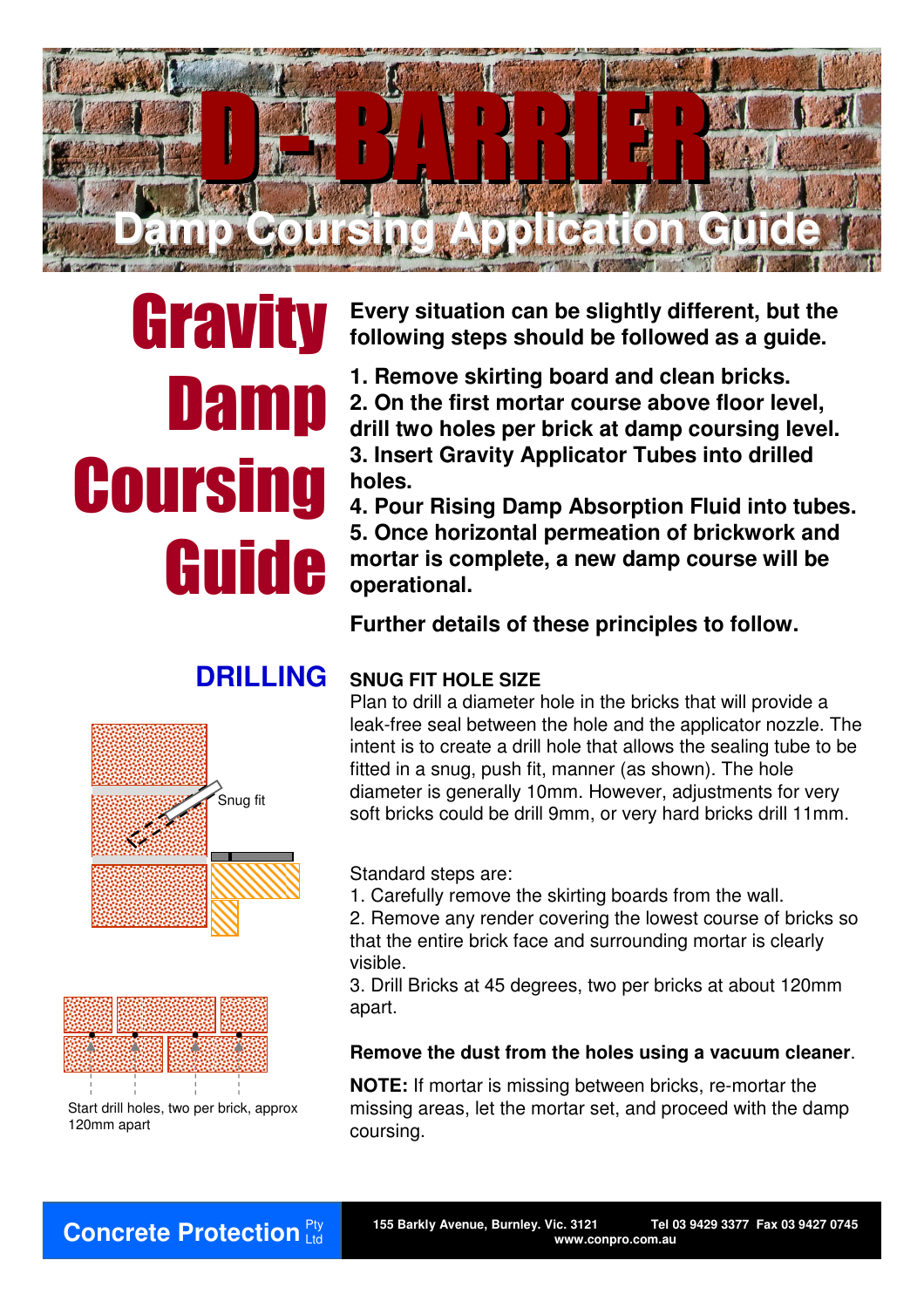



Rising Damp

Holes in wire cut bricks



Ltd

**The drilling method varies slightly depending on the type of bricks present. Assess type of bricks you are working with, then choose the drilling method.**

#### **SOFT AND NOT SO WET BRICKS**

Older or Victorian houses will often have soft bricks. The bricks are easy to drill, with dust coming out of the hole as a dry powder.

**Drilling:** Choose **10mm** diameter masonry drill bit, drill two blind holes starting at the mortar line level, angled into the brick at approximately 45 degrees, to a depth of about 90mm. Spacing each hole around 120mm (as shown). Should a hole be inadvertently drilled through the brick, a new hole should be drilled beside it.

#### **HARD OR WET BRICKS**

Wet bricks have drilling dust that does not look like a freeflowing dust but clumps together. Hard bricks are found in houses built from about 1900 to the present. Clinker bricks and pressed clay bricks are hard bricks. Both are suitable for this drilling method.

**Drilling:** Choose **10mm** diameter masonry drill bit, drill two blind holes starting at the mortar line level, angled into the brick at approximately 45 degrees. The holes should start at the mortar line level and be drilled down through the brick until the drill bit reaches the mortar line below. Spacing each hole around 120mm (as shown).

### **WIRE CUT BRICKS**

Wire cut bricks are made with holes, often found in properties built after about 1970. Many brick veneer or construction with the outside of cavity walls.

**Drilling:** Choose **10mm** diameter masonry drill bit, drill two holes starting at the mortar line level, angled into the brick at approximately 45 degrees. The holes should start at the mortar line level and be drilled until the drill bit enters the holes in the bricks. . Spacing each hole around 120mm (as shown).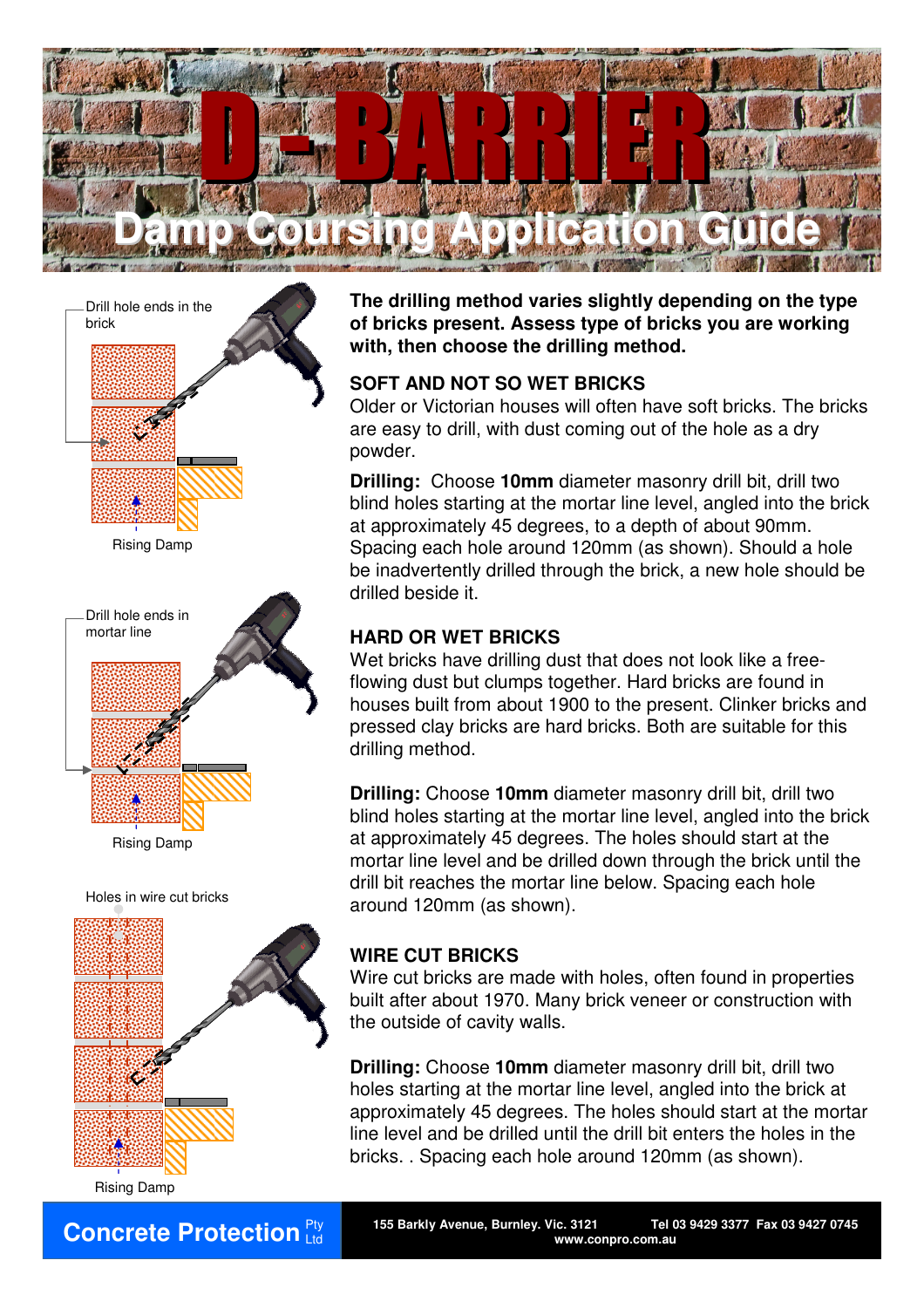

**WALL TYPES** There are three types of wall that gravity damp coursing is suitable. Single Brick, Solid Double Brick and Cavity Brick Wall. Single Brick walls can be treated from the most convenient side, whilst Solid Double Brick and Cavity Brick Walls require to be treated from both sides.

**Single Brick Wall**

treat from convenient side



**Solid Double Brick** treat from both sides



**Cavity Brick Wall** treat from both sides





**INSTALLING TUBES** First: With the coil of sealing tube supplied, cut into 40 mm lengths and push about 20mm into the drilled hole. The tube should be a snug fit as described earlier.

**Second:** Push and turn the nozzle into the seal tube. The tapered nozzle should wedge into the inside of the tube, forming a seal that stops the leakage of fluid.

**Third:** Cut off the end of the tube to allow the D - BARRIER ABSORPTION FLUID to flow into the applicator nozzle.

**Fourth:** Slip the ring seal over the end of the tube reservoir to stop it from leaking.

**Finally:** Screw the tube reservoir firmly into the nozzle. DO NOT over-tighten.

Now ready to fill the D – BARRIER, GRAVITY RISING DAMP ABSORPTION FLUID



Ltd